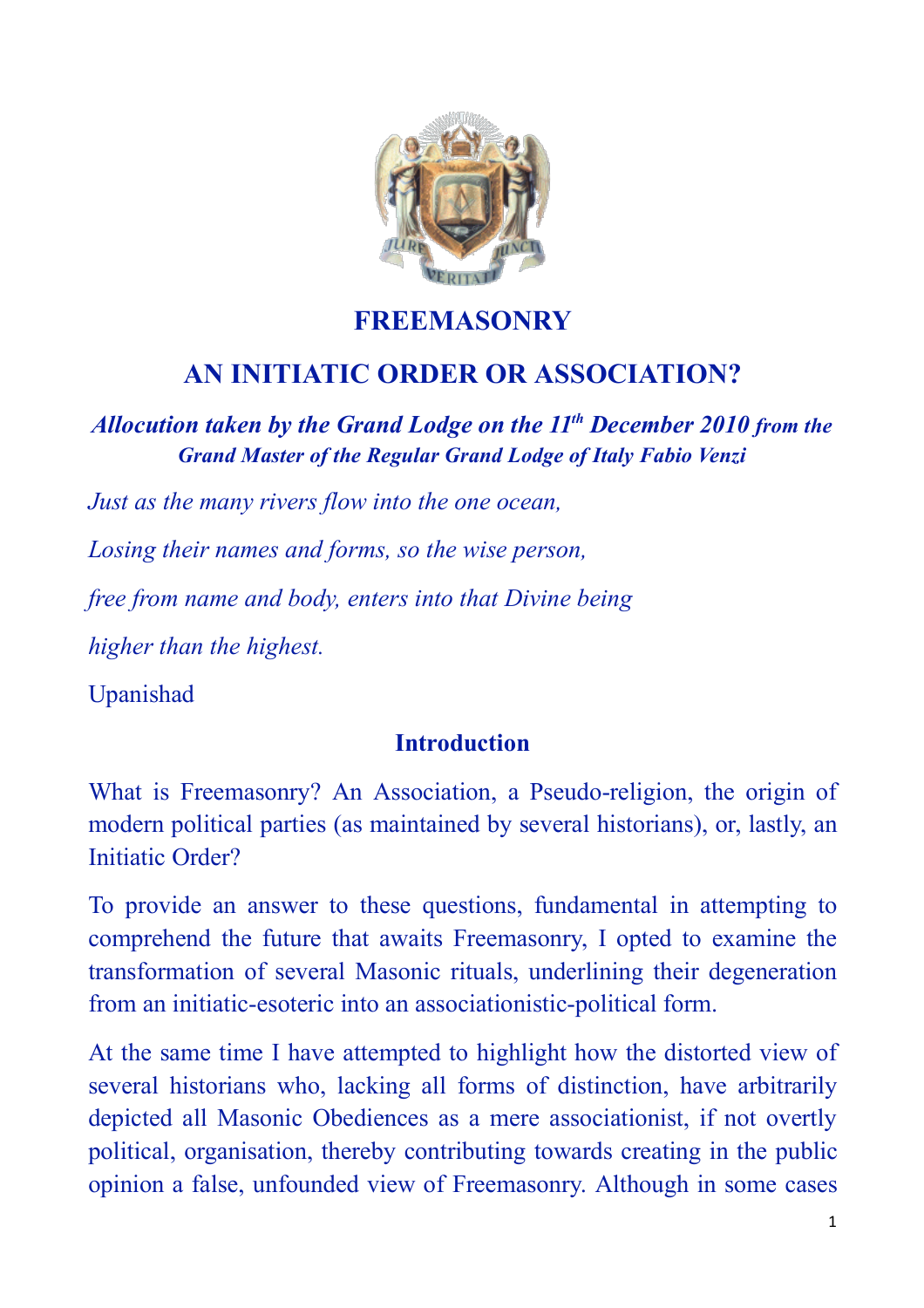the latter may have been subjected to a transformation from the original model towards profane forms of associationism devoid of any initiatic peculiarities, continues, albeit in extremely rare instances and solely thanks to a meagre group of esotericists, to be an Initiatic Society.

In the first part of this paper I have compared the Masonic Rituals adopted in the Consecration of a Temple and of a Lodge, originating from two different Masonic contexts: Anglo-Saxon (England and Scotland) and French (Grand Orient of France). The confrontation will underline substantial differences in the initiatic and esoteric content of the rituals examined, differences that, it will soon become evident, are one of the causes underlying the progressive degeneration that has led Freemasonry increasingly towards profane, associative forms.

In the second part I will analyze the text written by T.O.Haunch "*Constitution and Consecration of Lodges*" in which the author, whilst providing an unexceptionable historic reconstruction of the Ritual for Consecration of a Lodge, at the same time conveys a sense of constant underestimation of the esoteric-initiatic significance of the ceremony. This criticism of the work published by Haunch, author of important essays and one of the most knowledgeable in the field of Masonic studies, should not be construed as criticism of the author, but as a paradigm of how this view of Freemasonry common to numerous other authors of the period (referring to the 1960s) held the issue of Masonic esotericism in such low regard. Today however, clear signs of change are being heralded.

In the third and last chapter I will briefly illustrate the origins of the rituals used in the consecration of "sacred spaces", referring specifically to the archaic rites of foundation. Thus, the fundamental importance given to orientation of the Temple and to spatial collocation, an operation corresponding in ancient society to a "*cosmization*" of the area occupied, progressing from a state of "*chaos*" to one of "*order*", a concept constantly present in Masonic rituals, will be underlined.

Freemasonry has progressively lost the true, most significant connotations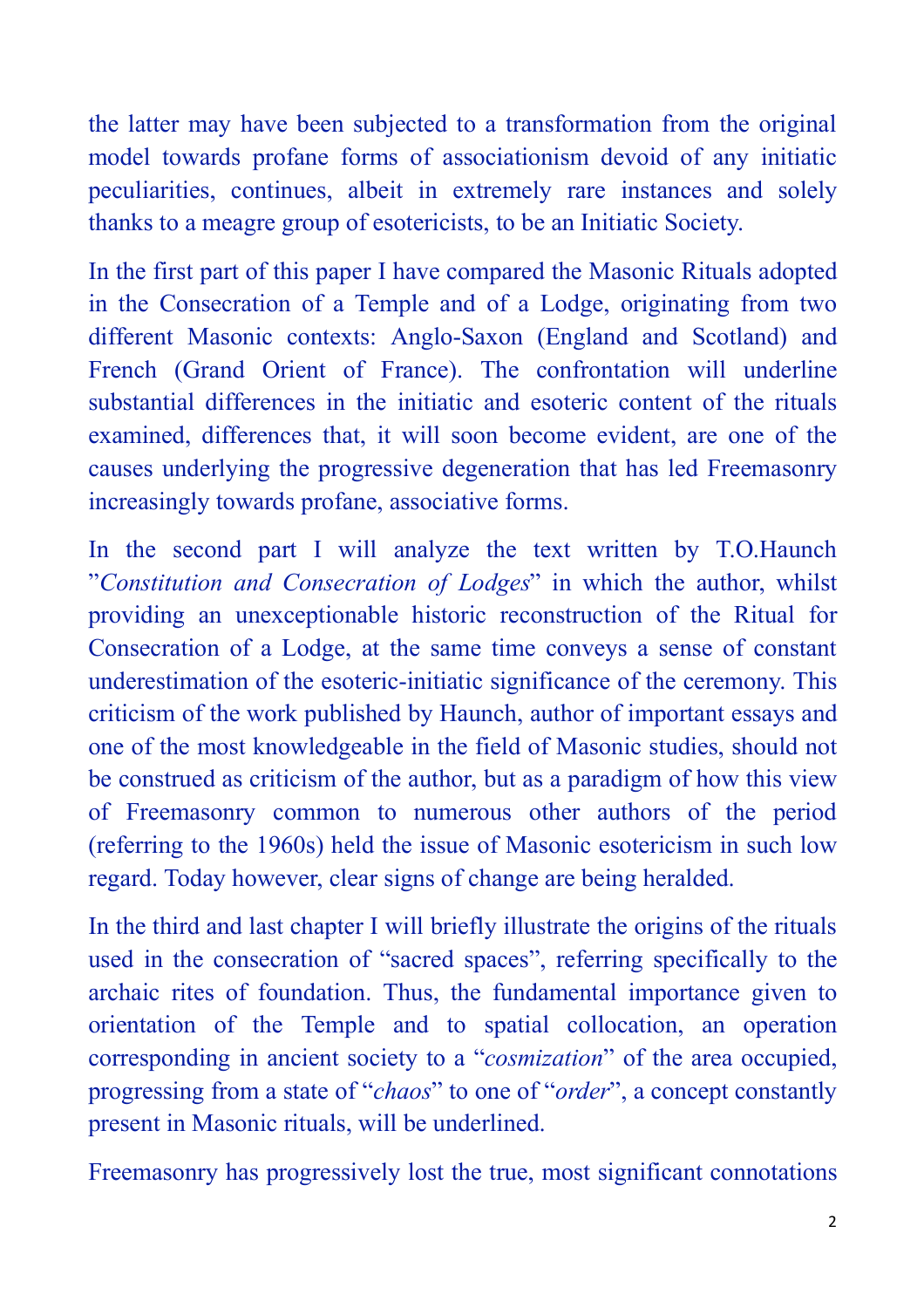of its esoteric-initiatic component, even at times transforming rituals so completely as to create a practice differing entirely from the original forms. If no corrective actions are undertaken, the remaining initiatic and ritual vestiges, based on age-old metaphysical and esoteric doctrines, will degenerate even further into a squalid pseudo-initiatic syncretism.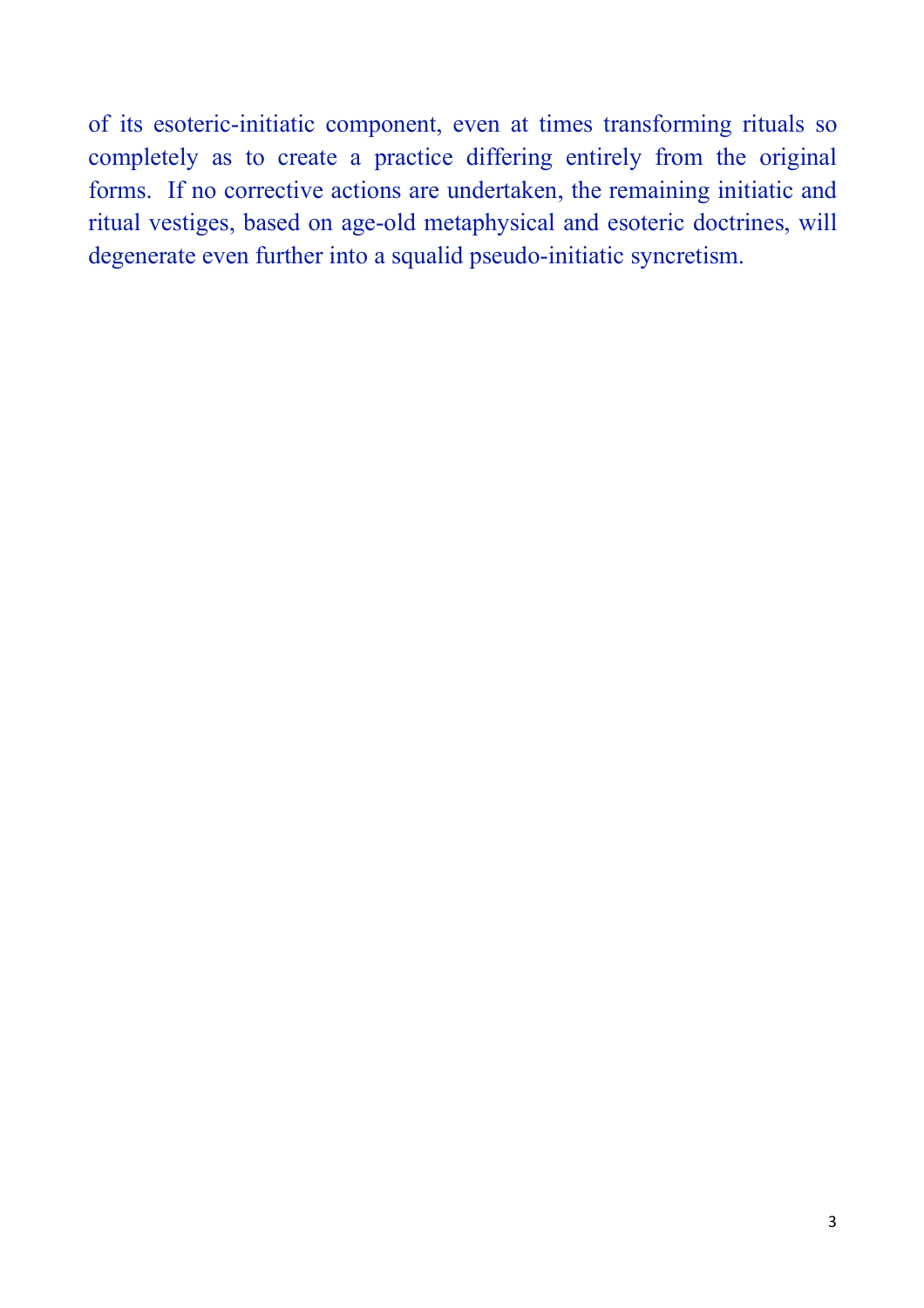### **Chapter 1**

#### **Consecration: An esoteric or profane ritual?**

#### **1. Inauguration of a Temple and Installation of a Lodge**

No substantial differences are present between the ceremonies adopted in the Anglo-Saxon ritual for Consecration of a Lodge and the Scottish ritual of Consecration of a Temple. Both ceremonies are indeed characterised by an Opening Prayer, although in view of the diverse nature of the ceremonies the prayers differ, by a hymn of consecration in the Scottish rite alone and by the reading of Psalm 133 in both rites. The Scriptures subsequently adopted are of a diverse nature and are greater in number during the ritual for Consecration of a Lodge. Both rituals involve walkabouts during which the Temple is sprinkled with incense; in the ritual performed to Consecrate a Lodge wheat, wine, oil and salt are scattered, whilst in the Temple dedication ritual wheat, wine and oil are strewn, but not salt.

None of these features are present in the rituals performed by the Grand Orient of France, an essentially "*atheist*" Masonic Grand Lodge which in 1877 removed all references to the "Grand Architect of the Universe" from its rituals. On analysing the French ritual it is immediately evident how the term "*Consecration*" has been abandoned and replaced by the profane term "*Inauguration*" when referring to a Temple and "*Installation*" when referring to a Lodge. Although the premises state in a contradictory manner how *"one should adopt an esoteric approach to the inner decorations of the Temple of Solomon"* (on se rapproche ésotériquemente au décor interieur du Temple de Salomon), no elements conveying esoteric connotations are present in the ritual, although it is subsequently underlined that *"Inauguration thus evolves into an exceptional and moving ceremony that sacralises these singularly symbolic premises"*(L'inauguration est alors toujours une cérémonie exceptionelle et émouvante qui "sacralise" ce lieu particuliérement symbolique ).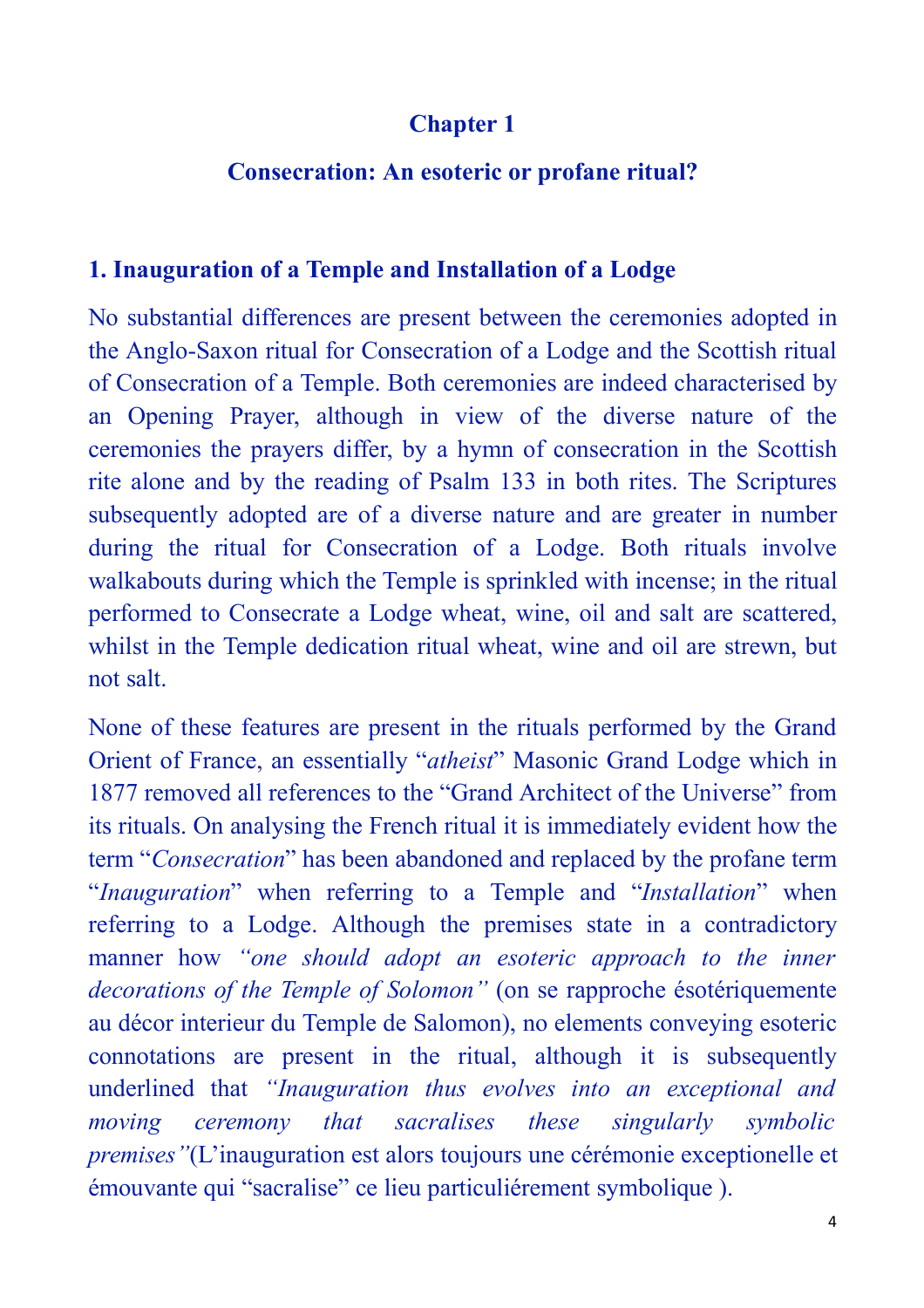Indeed, the ritual is devoid of any esoteric or symbolic reference to the metaphysical nature of the ceremony, the transformation of a profane site into a *"sacred"* space. On the contrary, during the ceremony a marked influence produced by the enlightenment and progressive movements typical of the eighteenth century French Freemasonry is clearly evident. The ritual recites that the *"flame is the symbol of Reason (capital letter)"* and "*that the Blazing Star will lead us towards progress";* Reason and Progress were the acknowledged key issues of the Eighteenth-century Enlightenment. Of all the theories that have harmed and proved particularly damaging to a correct understanding of Freemasonry, one of the most commonly acknowledged maintains that the origins of Freemasonry derive from the Enlightenment movement. This theory purports that an esoteric-initiatic society originates from a school of thought based on empiricism and positivism.

However, the theory whereby Freemasonry is the offspring of the eighteenth-century movement of enlightenment and progressivism is hard to eradicate, and the damage produced by this situation within the confines of studies performed to analyse Freemasonry has been considerable. Undeniably, during the eighteenth century "several" Masonic bodies in Europe introduced the principles of enlightenment into their rituals, thus distorting their esoteric and initiatic origins. In these Obediences the ritual has gradually been deprived of its true symbolic significance and replaced by commentaries and exegeses characterised by a desolating banality and a dull moralism reminiscent of the "*century of the Enlightened*".

This *"progressivist"* degeneration of the principles of Freemasonry has consequently led to a misconceived interpretation of the concept of Brotherhood, increasingly construed as an independent "*individual subject*" invested with a real power within the context of socio-political confines, or levelling out into a form of essentially moral and material solidarism. The sentimental aspect, largely crystallised in the moral element, is particularly typical of religious forms and, as is well known, Freemasonry is not a religion.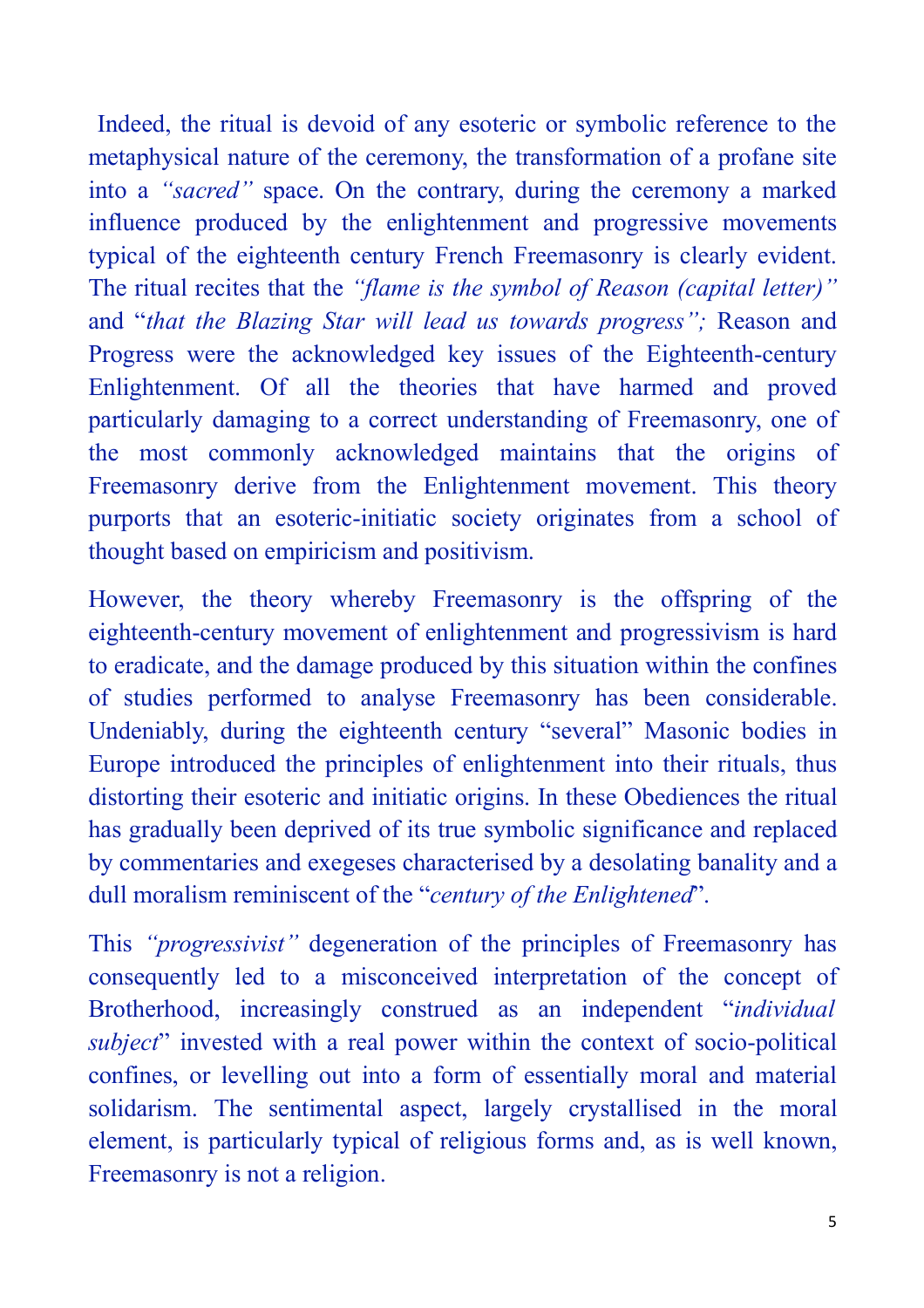Consequently, we have witnessed the transformation of an initiatic society in which Brotherhood is a feature shared by all individuals undertaking a "*personal*" journey of research and knowledge, into a generic associative phenomenon based on morals springing from an initiatic-religious syncretism.

Through "*intellectual knowledge*" the Masonic process is delineated as a method enhancing the implementation of an active process of inner transformation leading to the development of an actual change in status in an *"individual"* and "*personal*" rather than a "*social*" context. It is an established fact that the ultimate aim is to be reunited with the Supreme Being, free of material bonds ("metals"), thereby fulfilling one's spiritual identity.

To return to the ceremony of the "*Inauguration of a Temple*", the entire French ritual is seasoned with the triptych "*Liberty, Equality, Fraternity*". There is a complete lack of Prayers, Beseechments, Bible readings, walkabouts and esoteric formulas, all widely present in the Anglo-Saxon Masonic ceremonies.

The "*Installation*", or creation of a new Lodge, is in rituals employed by the Grand Orient of France, likewise substantially devoid of esoteric elements, underlining the enlightenment implications contained in the ceremony for inauguration of a Temple. Indeed, the premise recites: *"Freemasonry, being an institution essentially philanthropic, philosophic and progressive...has for its object the search for the intellectual and social perfection of Humanity… and its motto is Liberty, Equality and Fraternity."* The entire Ceremony of Installation in the Grand Orient of France is ritually confined to the transportation of the Lodges' star, which is then added to the emblem of the Obedience. Accordingly, in this vision philanthropy, philosophy and politics constitute the tools, and intellectual and social progress the aim of Freemasonry.

On the contrary, an Initiatic Order focuses solely on an "*individual*" journey of progressive self-discovery, tracing back an age-old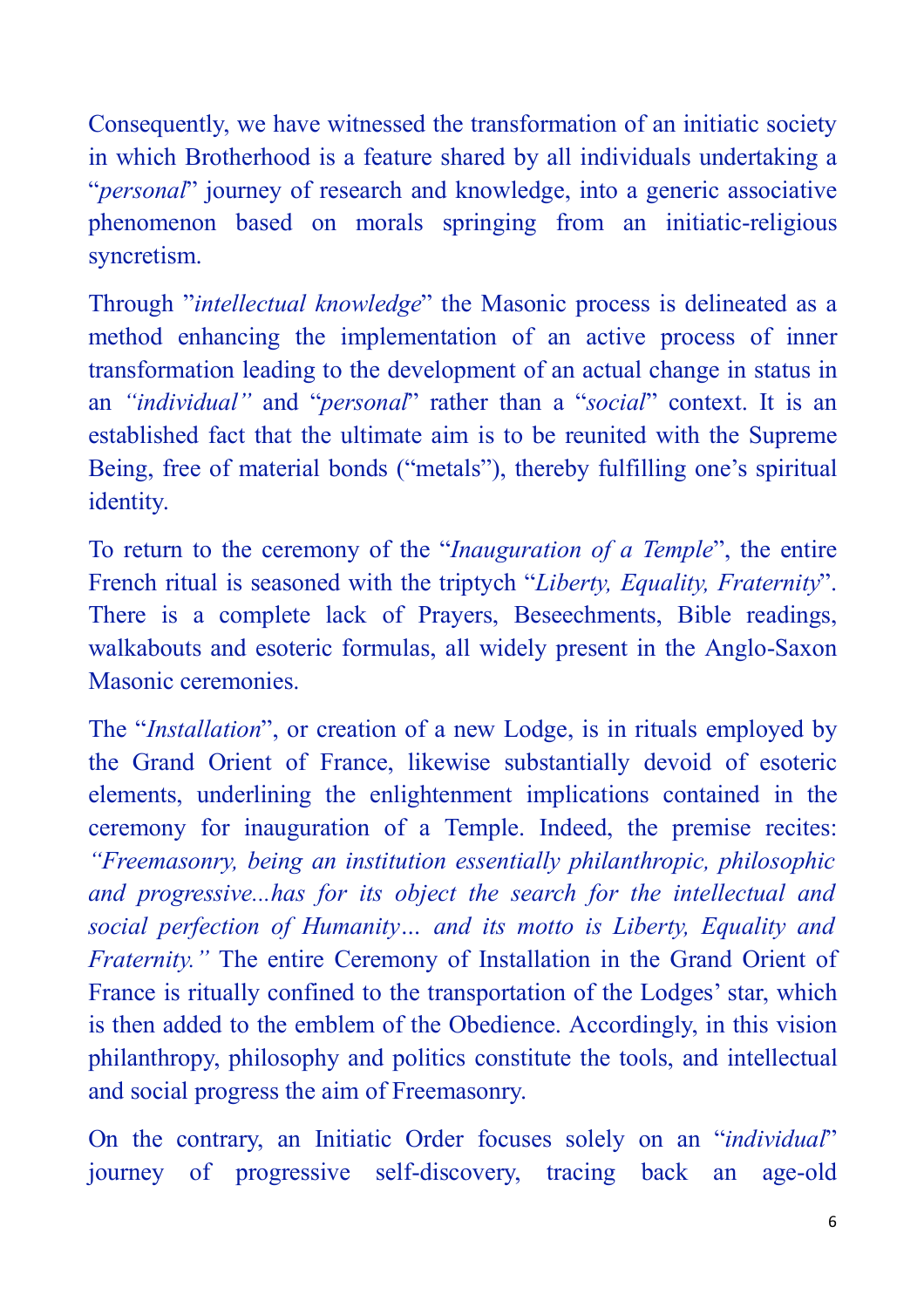uninterrupted learned tradition defined as esoteric as it addresses a single follower within a specific context and ignores and rises above the worldly presence of politics or philanthropy.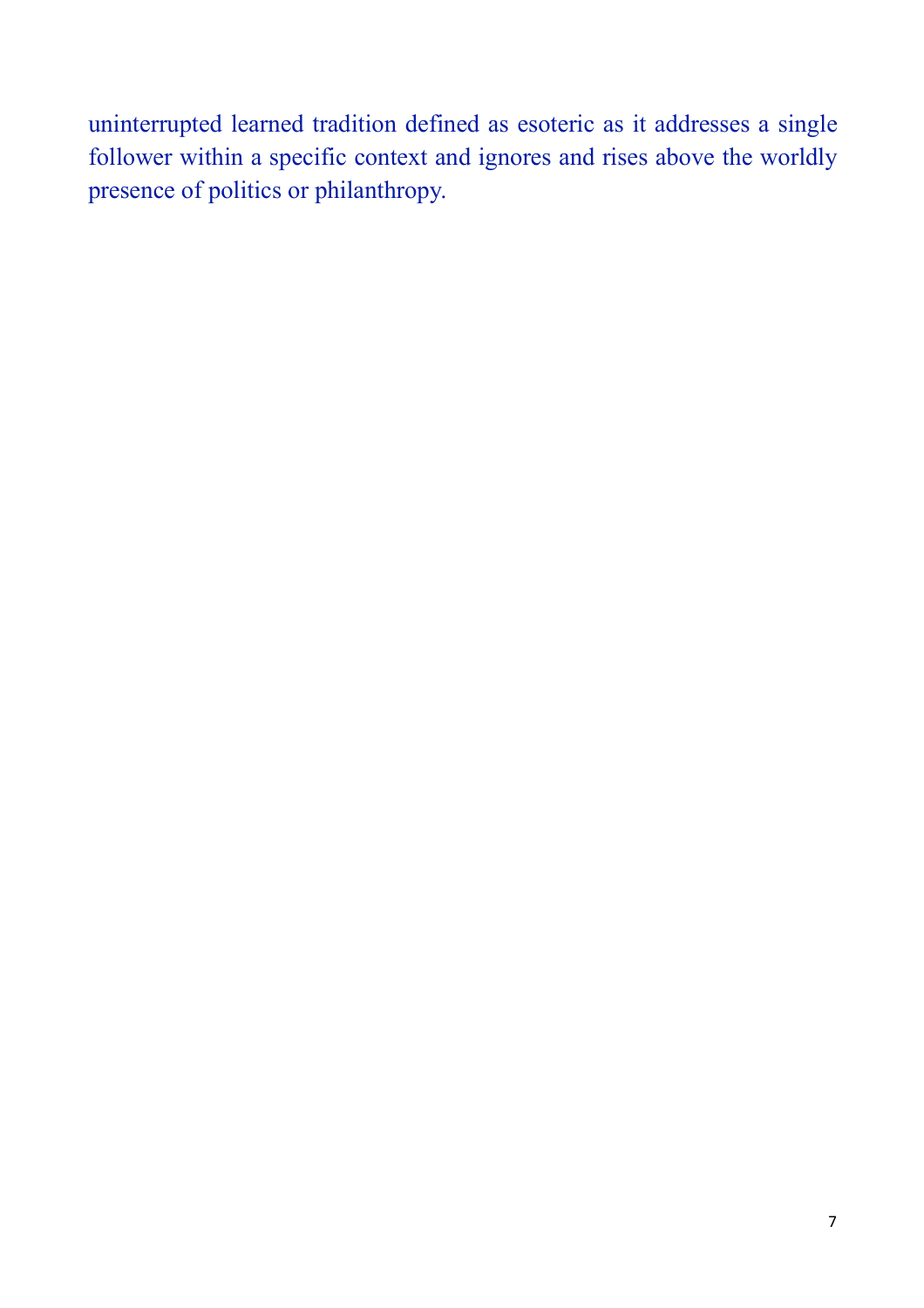#### **Chapter 2**

#### **The esoteric component in the ritual of Consecration**

#### **1. Evolution of the Ritual**

In the Anderson Constitutions published in 1723 a paragraph on "*The Manner of Constituting a New Lodge*" states how the ceremony for the foundation of a Lodge was comprised in the ceremony of Installation of the Worshipful Master of the Lodge itself, being reduced to little more than a mere formal undertaking performed by the Grand Master or his Deputy The Constitutions recite: "*Does not appear to involve any ceremonial rite of Constitution at all but merely the formal pronouncement by the Grand Master "I constitute and form these good Brethren into a Lodge" followed, it is suggested, by something like an oration on the nature and principles of the institution*".

Thus, it would seem that the changes applied, following which the ritual assumed its current esoteric-initiatic semblance took place between 1723 and 1815, year in which the consecration ritual used today was likely established. Subsequent modifications to the ceremony for the Consecration of a Lodge were based on the first edition of the *Illustrations of Masonry* by William Preston (1772), although further important changes and additions were included in his eighth edition. In his third lecture, in mentioning the Ceremony of Consecration, Preston provides considerable cues for discussion. He of course does not describe the actual ritual but rather provides a wealth of elements enabling reconstruction of the same. Up until 1880, year in which the ritual formula '*The Lecture of the Three Degrees in Craft Masonry with the ceremony of Installation and Consecration*' was published by Lewis of London, the only reference available was contained in the work by Preston. It can therefore be concluded that the ceremony used today is an evolution of the Prestonian model, although no form of documentation is available to reveal how the evolution took place. Indeed, the documents available seem to denote a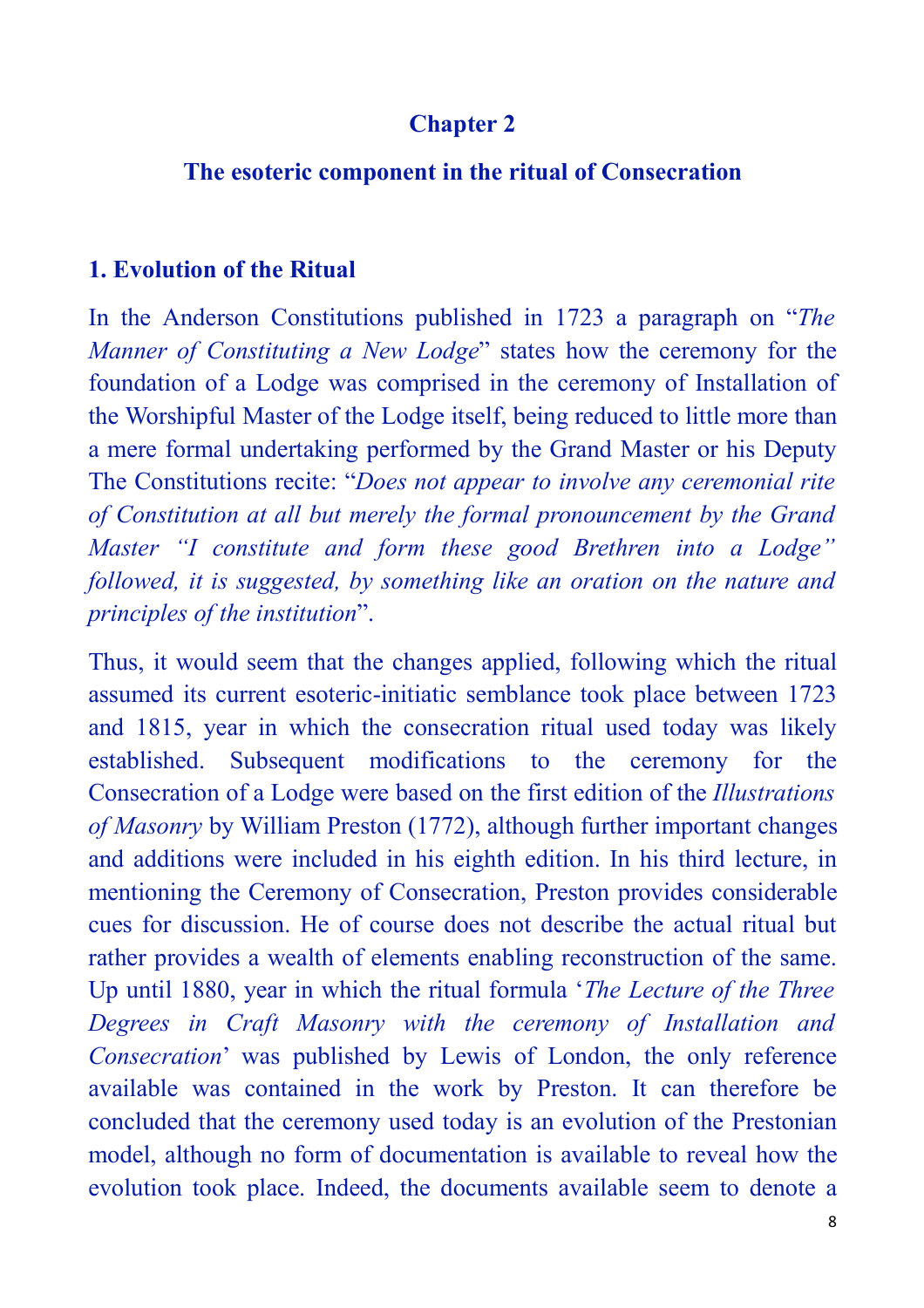marked evolution in the Ceremony of Consecration that was to lead from an initial absence of ritual to development of the same following fundamental additions of an esoteric nature. I personally do not agree fully with this theory, particularly, as I will clarify subsequently, the absence of historic documents on the rituals performed does not necessarily imply either that they did not exist or had not been handed down verbally.

### **2) Constitution, Consecration and Dedication**

T.O.Haunch historian of Freemasonry and specifically of the London Lodge n. 2076 *Quatuor Coronati*, in his important study of the evolution of the rite of consecration of a Lodge, reported in *Volume 83* of *Ars Quatuor Coronatorum,* defines the differences between *Constitution*, *Consecration* and *Dedication*. I however agree only partially with the definitions put forward by Haunch for the following reasons.

Haunch refers to *Constitution* as *"the formal act which brings a new Lodge into being, gives effect in Masonic law to the terms of the warrant, and empowers the members of the lodge to carry out the function specified in the warrant.",* and here we of course concur with the statements made. *Consecration "is the Masonic rite, religious in form, by which it is regularly constituted, i.e. the practice of Freemasonry"*, and lastly, *Dedication* is reported as *"the religious and Masonic rite by which a building or room is allowed and sanctified for the practice of Freemasonry, in distinction to "Consecration" which performs the same action towards the corporate body of Mason forming a new Lodge."1*

In particular, important considerations should be made with regard to the definitions provided for *Consecration* and *Dedication*. Indeed, Haunch differentiates between the *Consecration* of a Lodge and the *Dedication* of a Temple, two rites that although both performed for the same reason and being "*religious in form*", are addressed to two different entities, the first to the corporate body of Mason (The Lodge) and the second to a building

<sup>&</sup>lt;sup>1</sup> T.O.Haunch, The Constitution and Consecration of Lodges under the Grand Lodge of England, AQC 83, page 1.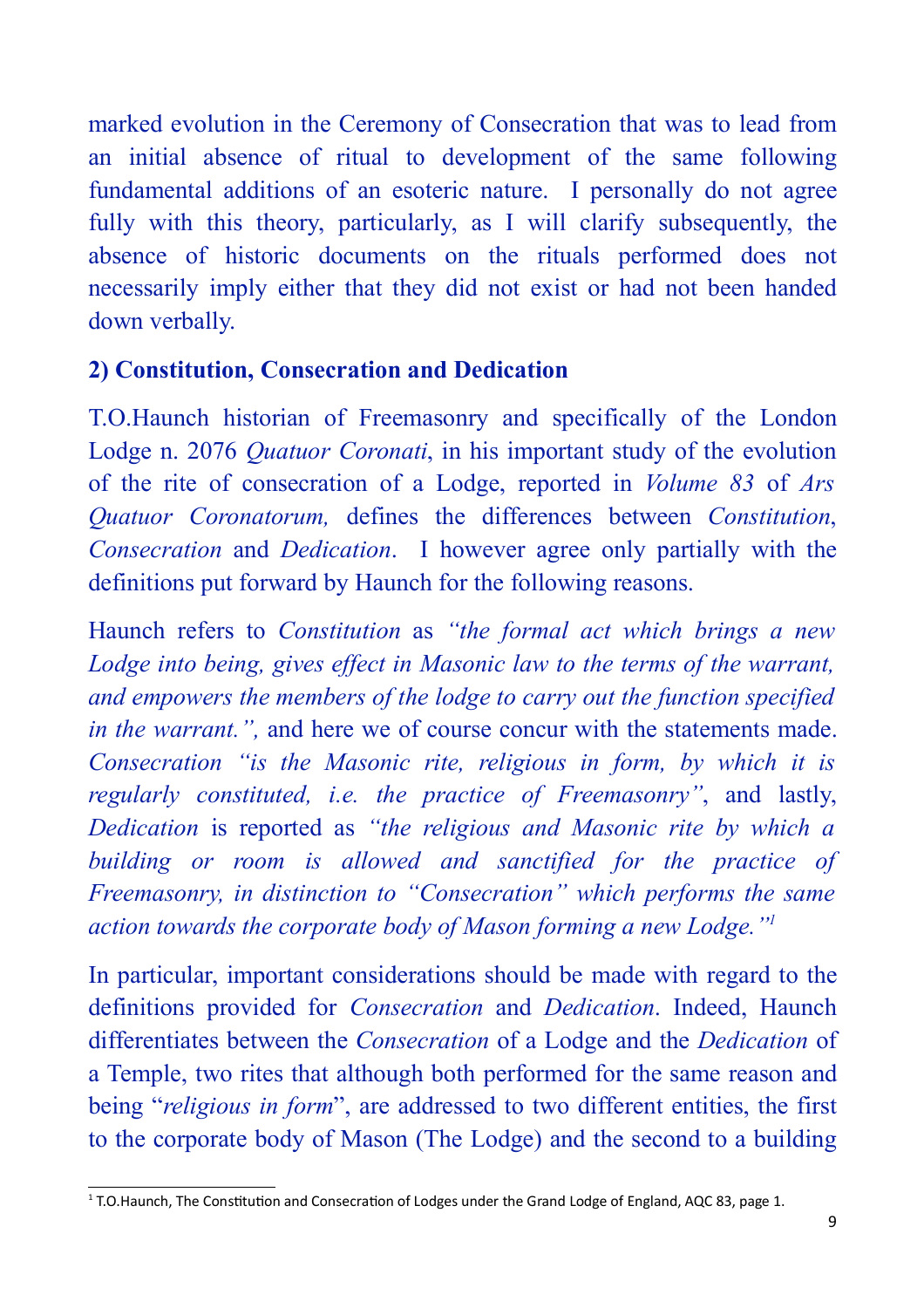(The Temple). I personally do not agree with this differentiation and maintain that the two rites feature an identical *esoteric* and *initiatic* vocation: the first the establishment of a "*sacred space*" and the second to creating an "*initiatic body*" to perform inside the former. Consequently, the term "*consecration*" may correctly be applied to both ceremonies.

Traditionally, considerable importance should be placed on the presence of an "*unbroken initiatic chain*"*,* with the Anderson Constitutions stating that consecration of a Lodge should be undertaken *"agreeably to the ancient usages and customs of the Fraternity"*. The consecration of this initiatic body, the Lodge, *agreeably to the customs*, therefore implies how the initiatic chain together with the esoteric "*Tradition*" from which the latter originates, should not be broken and, should such an occurrence take place, the Lodge would be viewed as an irregular Lodge from an initiatic point of view.

To address once again the Rituals of Consecration, the Grand Lodge of Scotland refers to the two ceremonies, the Foundation of a new Temple or the creation of a new Lodge, using the term "*Consecration*". Accordingly, the document "*Ceremonial for the guidance of Grand Office-Bearers, Provincial and District Grand Office-Bearers and Office-Bearers of Daughter Lodges*" published by the Grand Secretary under the authority of the Grand Committee, refers to the ceremony of the foundation of a new Temple as "*Consecration*", officially including the latter in the chapter "*Consecration of a Temple or Lodge Room set apart for the purpose of Freemasonry*".

Further confirmation of the profoundly esoteric and sacred component of the Ceremony for Consecration of a Temple or other premises to be used for esoteric ceremonies is provided by the interesting addition whereby the "*Consecration*" ceremony should be performed even for the ritual use of a single room in which, *albeit only occasionally*, Masonic work is carried out. The latter implies that in the absence of an esoteric ritual conveying to premises "*other*" features previously lacking and rendering it suitable for use in initiatic tasks, these premises are not appropriate for use in Masonic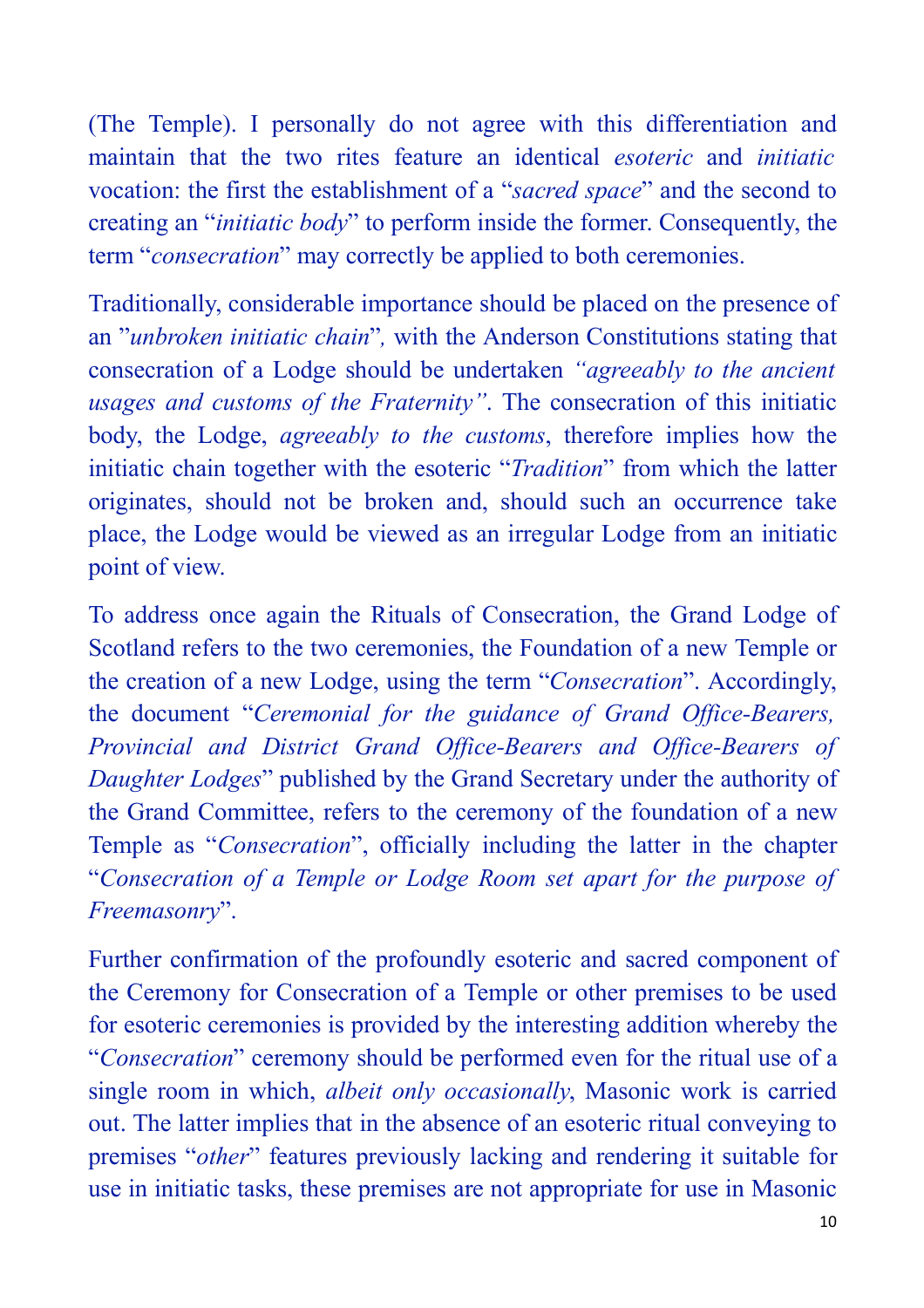issues.

On returning once more to the term "*Dedication*", it can be stated that this term is likely of ecclesiastic origin. The term is indeed found in the "*Ceremonial of Bishops*" adopted by the Catholic Church for the occasion of "*Dedicating*" a Church to a particular Saint.<sup>2</sup> Could this be the reason why Haunch defined it a religious Masonic ritual? The "*Dedication*" of a Church may be undertaken at the time of its Foundation, for the purpose of "*dedicating*" the Church to the Lord by means of a solemn rite according to the ancient tradition of the Church. The Bishop appointed to attend to a given Church will be responsible for dedicating to God all new churches erected in his diocese<sup>3</sup>. With the exception of the sprinkling of incense, the rite of "*Dedication*" has nothing in common with the Masonic rite of Consecration of a Temple. A ceremony known as "*Rededication*" is included in the Ceremonial of the Grand Lodge of Scotland, but is referred to the "*Ceremony observed when a Daughter Lodge is celebrating an occasion such as a centenary, bi-centenary, etc.*", as is clearly evident, a ceremony devoid of any esoteric or initiatic components.

To conclude, the use of the term "*Dedication*" would appear to be not only inexact, but even misleading when addressing the ritual discussed herein.

#### **3) "More or less esoteric"**

Largely speaking, the historian Haunch doubts the presence of a ceremony of consecration throughout the first decades of the eighteenth century, based on the fact that to date no documents have been found to attest the existence of such a ritual. Moreover, Haunch marvels at the lack of any such reference in documents such as the Anderson Constitutions: "*The*

<sup>&</sup>lt;sup>2</sup> The "Ceremonial of Bishops" used to date was first published by Pope Clement VIII in the year 1600. However, this edition was merely a revised version obtained in accordance with the principles of the Tridentine reform of a previously approved text. Indeed, the Ceremonial of Bishops had taken the place of the "Ordines Romani" which, at the end of the seventh century passed down directives for papal liturgies performed by the Roman Popes.

More recently, in 1886 Leo XIII (1878-1903) ordered the publication of a new typical edition of the Ceremonial of Bishops that maintained unaltered the third book, although no longer of any importance following the abolishing of the Ecclesiastical State and confining to the Vatican City.

Finally, the Second Ecumenical Council of the Vatican decreed the reform of all sacred rites and texts, thus leading to the complete revision and publishing of a new edition of the Ceremonial of Bishops.

<sup>&</sup>lt;sup>3</sup> The Ceremonial of Bishops, pages140-141.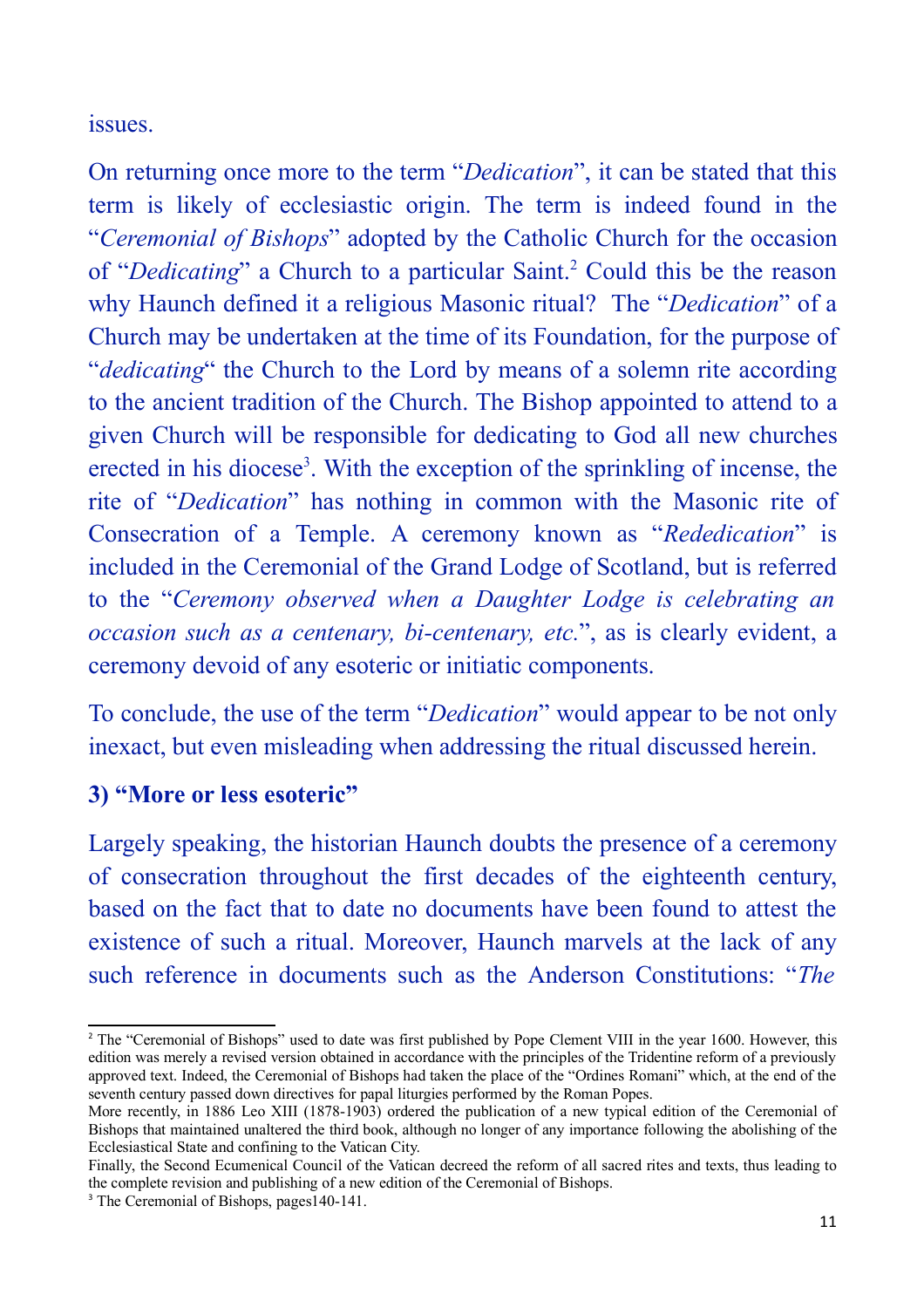*description given by Anderson of "The Manner of Constituting a New Lodge" in the Postscript to the 1723 Constitution is the earliest official account we have of a Masonic ceremony…It is, in essence, an initial installation ceremony preceded by formal act of constitution by the Grand Master…In Anderson's account of the "Manner" does not appear to involve any ceremonial rite of Constitution at all but merely the formal pronouncement by the Grand Master."*<sup>4</sup> The ceremonial is seemingly dedicated entirely to the Installation of the Worshipful Master, and Anderson refers to the rituals employed using the words "*by certain significant Ceremonies and ancient Usages*".

It is however Haunch himself to remark on how in the paragraph "*Of Constituting a New Lodge*" the 1815 Constitutions state: "*The lodge is then consecrated according to ceremonies proper and usual on those occasion, but not proper to be written, and the grand master constitutes the lodge in antient form*"<sup>5</sup>. Therefore, it could feasibly be concluded that the written ritual was merely part of a more extensive ritual handed down only verbally at the time. Furthermore, Haunch himself provides confirmation of this when, citing the renowned *Ahiman Rezon* by Lawrence Dermott, the Constitutions of the *Ancients*, he states that he was referring to "*some Ceremonies and Expression that cannot be written*", whilst adding that "*the act of constitution might indicate a consecratory rite in embryo*"6 . However, why Haunch should have deemed the ritual to be "*in embryo*" is hard to understand, as the part "that could not be written down" may actually have rendered the ritual considerably more complex than Haunch maintains.

The most disconcerting aspect is that on referring to the ceremony as reported in the "*Manner of Constituting*" written by Anderson in 1723, Haunch comments "*This may imply some procedure of a more or less esoteric nature*". It should first be stated that if similar "practices" observed within the confines of Freemasonry convey, according to

<sup>&</sup>lt;sup>4</sup> T.O.Haunch, ibidem, page 4.

<sup>&</sup>lt;sup>5</sup> T.O.Haunch, ibidem, page 6

<sup>6</sup> T.O.Haunch,
ibidem,
pag.9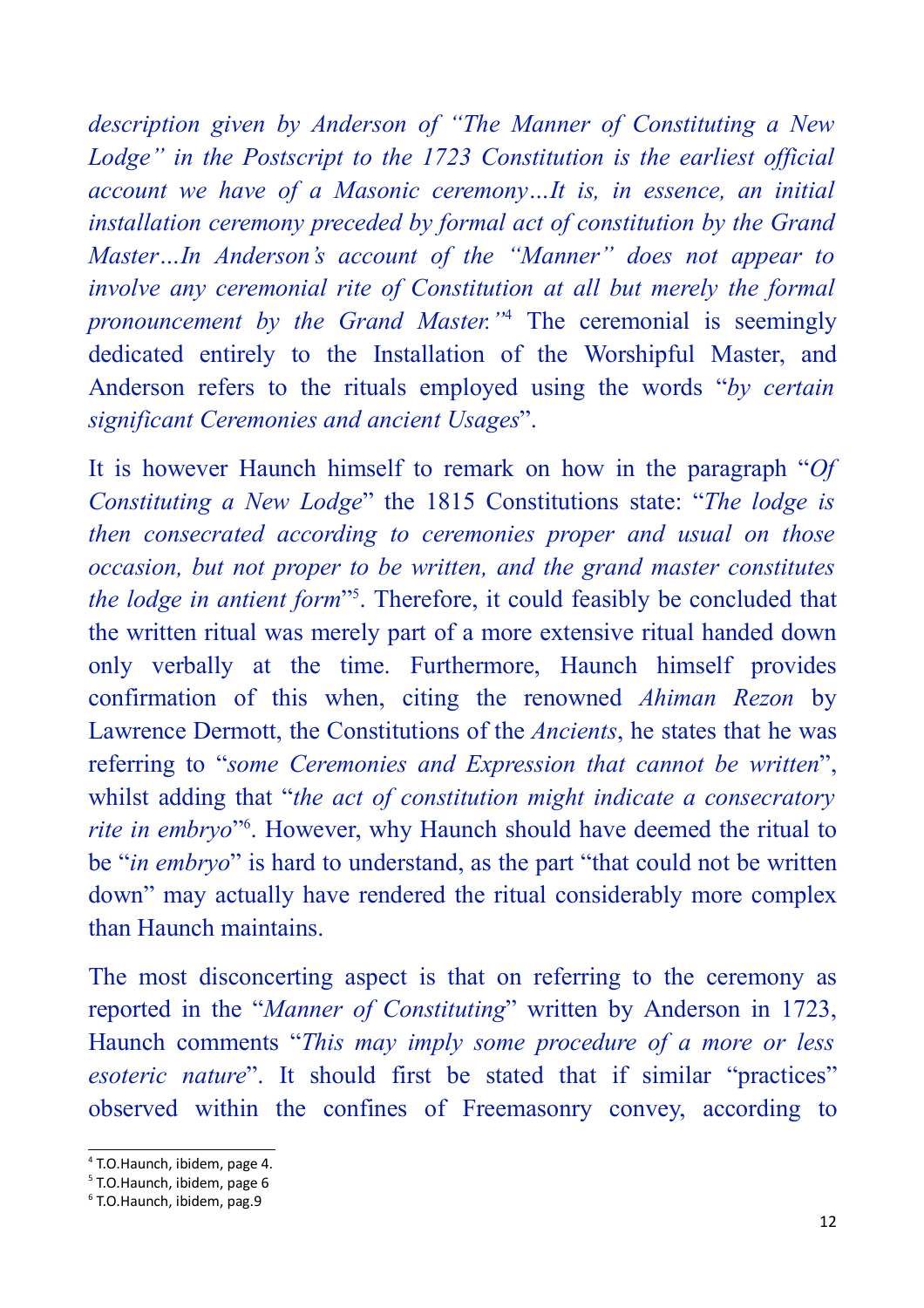Haunch, some degree of esoteric significance, these rites therefore are not "*procedures*", but rather "*rituals*", and Masonic rituals are undeniably wholly esoteric as they address and are performed by initiates in a consecrated, enclosed space. Moreover, to define a ritual as "*more or less esoteric*" conveys a confused, distorted, and questionable view of Freemasonry. In the same way that a individual cannot be more or less initiated, likewise a ritual cannot be performed in a more or less esoteric manner, otherwise, as mentioned by Guénon, we would end up by merely "playing at rituals", fulfilling initiatic rites whilst ignoring their full sense and failing to further understanding of the same.<sup>7</sup>

Haunch, in explaining the significance of the ritual of Consecration and Dedication, defines both as being "*religious in form"*, thereby creating considerable confusion. Indeed, the rituals used by Freemasonry can in no way be defined as being of a "*religious*" nature in view of the substantial differences between an "*initiatic*" or *esoteric rite* and "religious" or *exoteric rites*. Initiatic rites are by their very nature confined to the elect few in possession of specific requisites, the so-called "*qualification*", whilst religious rites are addressed indiscriminately to all members of a given faith for the purpose of deliverance and salvation. To define a Masonic ritual as "*religious*" would be confusing and risk transforming Freemasonry into an incoherent syncretism, a mere overlapping of elements from various sources.

Freemasonry is neither a Religion nor a surrogate for religion, being rather an initiatic philosophy capable of providing cognitive and methodological tools to aid individuals to embark on a journey towards personal improvement and spiritual perfection. Indeed, prayers and beseechments are both present in Masonic rituals, but these are the expression of spirituality viewed as a progressive experience of acquaintance with the divine heralding, in Freemasons, a true ontological metamorphosis.

<sup>7</sup> René Guénon, Considerations on the Initiatic Way, page 152.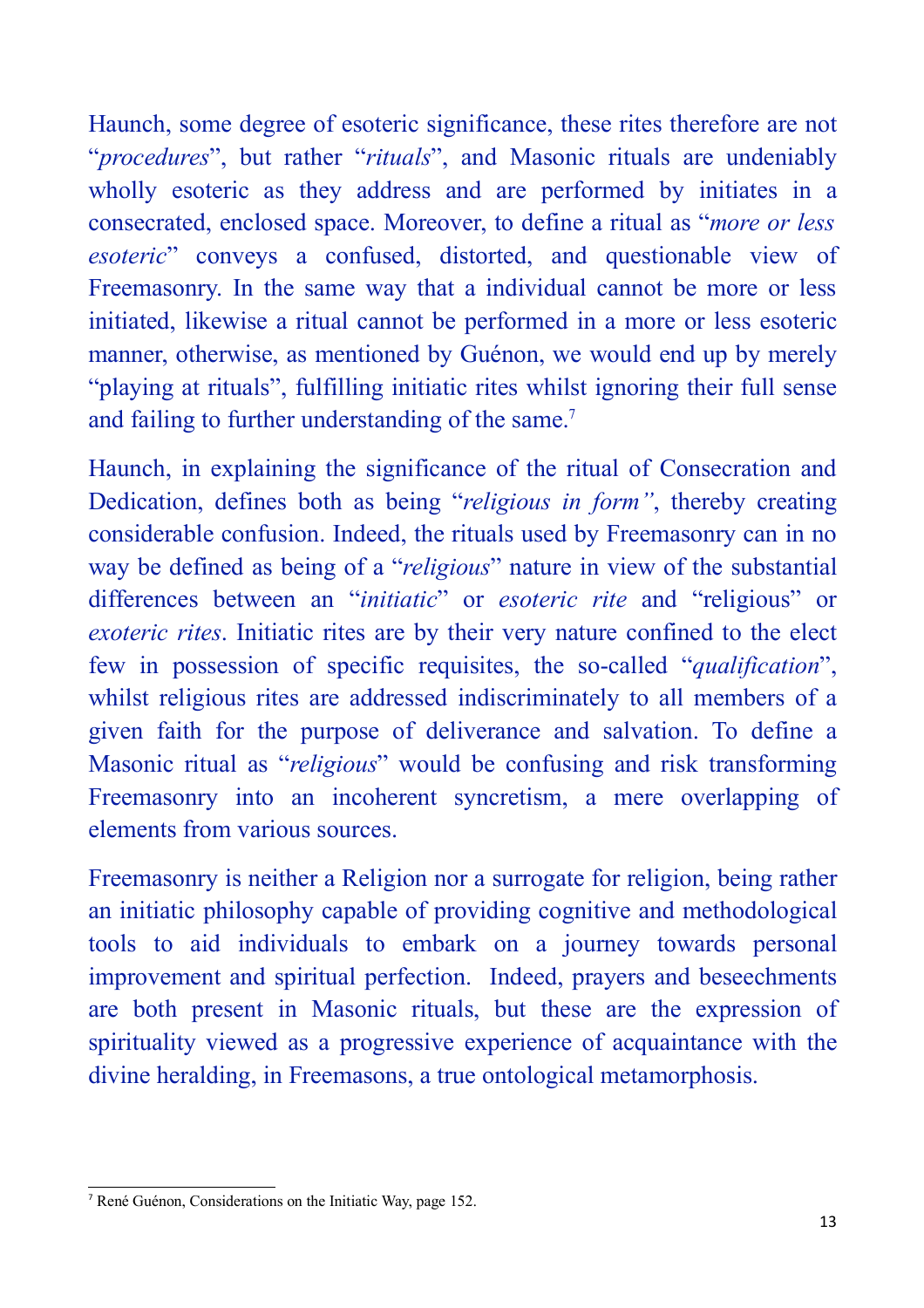# **Chapter 3**

## **The Sacred Space**

### **1. The "sacred space" in ancient societies.**

The Consecration and construction of a sacred space in traditional ancient societies was invariably performed in compliance with ancient rules, traditional standards, based particularly on a primeval revelation that "*in the beginning*" provided the archetype for the sacred space, subsequently perpetuated in the erecting of all new Temples, and even underlying the establishing of Masonic rituals.

The Consecration of a space using a ritual of orientation represents the *cosmization* of the area, as the Cosmos is a divine creation with a prevailing sacred structure. "*Cosmization*" therefore indicates a transition from chaos to order (the ceremony performed for exaltation into the Royal Arch includes the words "*Almighty and Eternal Father of the Universe, at whose command the world burst from chaos, and all created matter had its birth*"), and consequently the "*Consecration*" of a Temple or a Lodge represents the imitation of a cosmognomic gesture, the repetition of the "*first action*" (the "Ritual") as reiteration of the divine action of the archetypal construction of the Creation. The first gesture is constituted by consecration of the ground, its transformation into a "*centre*", in a space diverse from the previously profane extension. Subsequently the "*subject*" is created, the Lodge, likewise consecrated to render the space suitable for use at a sacred time, as demonstrated by the date of the Foundation Charter (4000 years ago), portraying the metahistoric and timeless dimension in which the ritual is invariably performed.

## **2. Delimitation and Secrecy**

A "*sacred*" space is first and foremost a delimited space, constructed ritually, differentiated from the remaining profane space. The gesture of delimiting, present in older rites such as Vedic rituals, represents an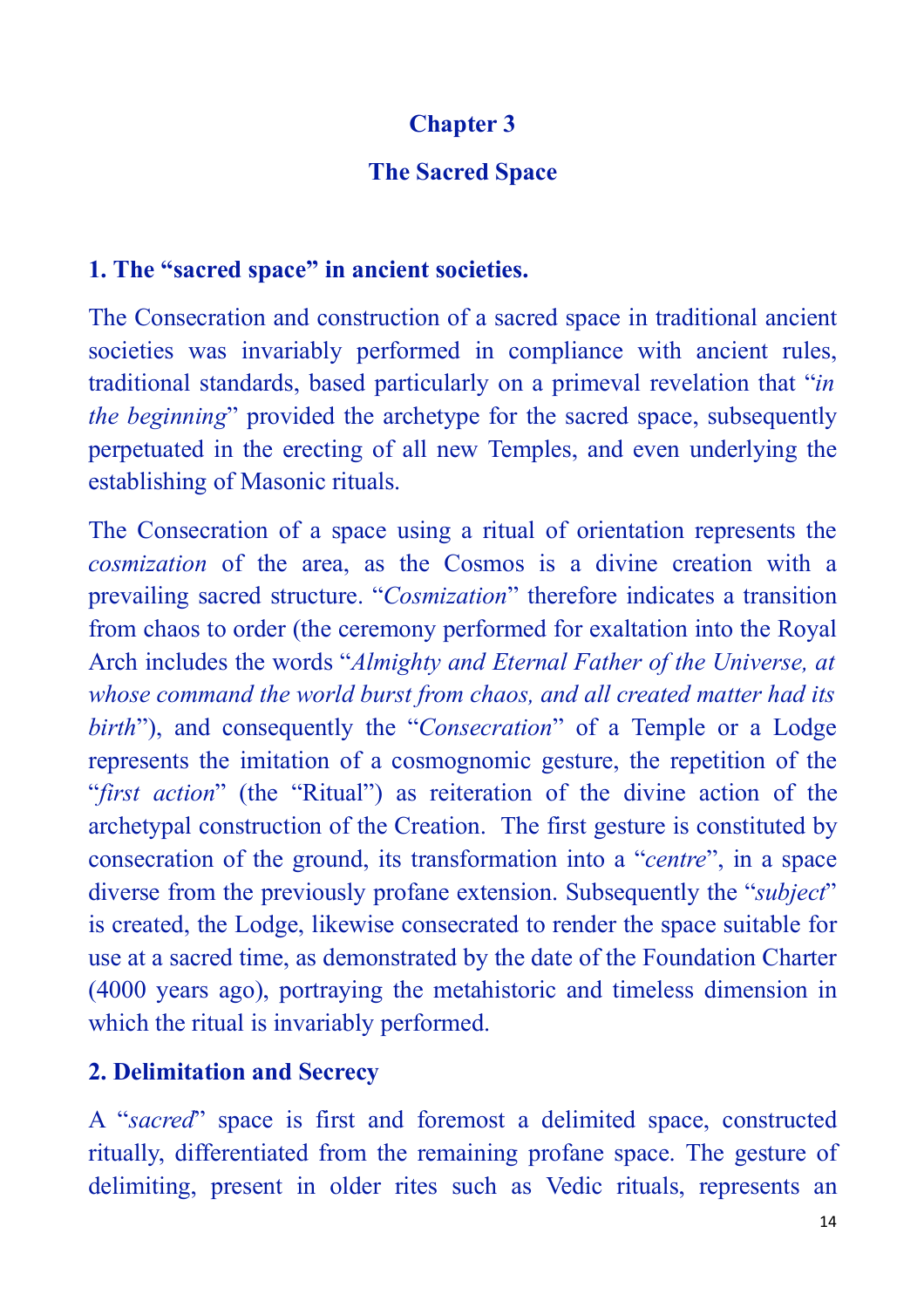attempt to create order, to establish a foundation in the midst of the instability and impermanence of things. On the one hand a power is exercised in view of the need to dominate and control the space by delimiting the same, on the other conveying the profound sense of precariousness of the Earth. The action of delimiting is the manifestation of a divine power capable of producing a hierophany, or better cratophany, in which the delimited space subtracted from the flow of all things, is transformed into a "*sacred*" space.

As emphasised by Mircea Eliade "The hierophany therefore does not merely sanctify a given segment of undifferentiated profane space; it goes so far as to ensure that sacredness will continue there. There, in that place, the hierophany repeats itself. In this way the place becomes an inexhaustible source of power and sacredness and enables man, simply by entering into it, to have a share in the power, to hold communion with the sacredness"<sup>8</sup>. The latter assists us in understanding why a Masonic Temple should not be used for the purpose of performing activities other than initiatic rites.

The foundation of a Masonic Temple therefore is a ceremony denoting marked esoteric features, and the rite performed is consequently termed "Consecration". Since the night of time the Temple has had a celestial prototype, as revealed repeatedly in the Old Testament, dating back to the moment on Mount Sinai when Jehovah showed Moses the exact form to be applied in constructing a sanctuary in his name: *"This Tabernacle and all its furnishings you shall make exactly according to the pattern that I will now show you…See that you make them according to the pattern shown you on the mountain".9*

An additional characteristic feature of Freemasonry and all initiatic societies arises from the need to delimit the sacred space that will subsequently host the rite: Secrecy. This term however is not used to convey a sense of operating in the shadows, but rather the need to remain

<sup>8</sup> Mircea Eliade, Traité d'histoire des religions, Payot-Paris, page 333

<sup>9</sup>10 Roberto Calasso, L'Ardore, Adelphi, Milan, 2010, pages 288-289. Exodus, 25,8-9.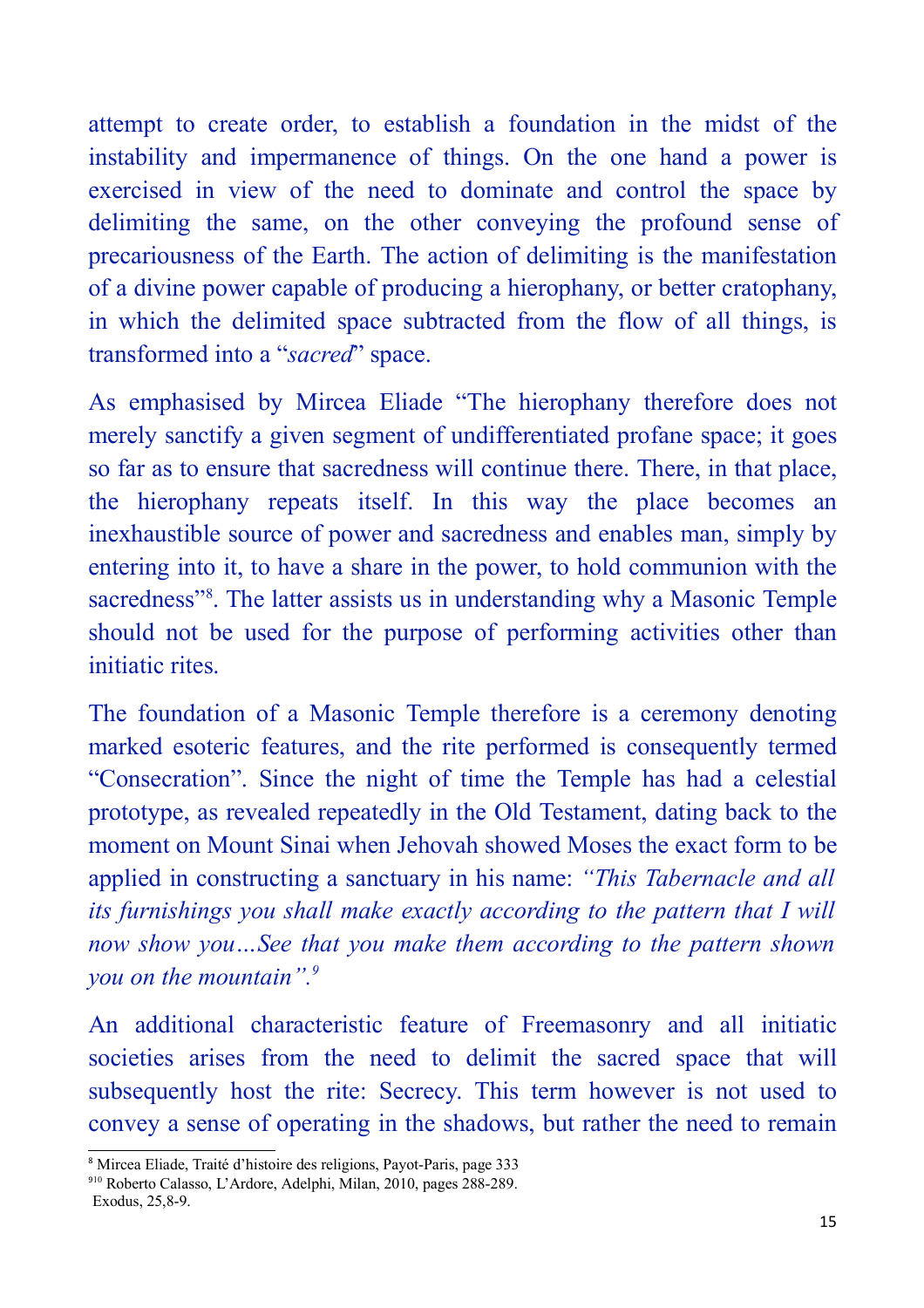"*segregated*" from the rest of the world, to be confined to a sacred place in which to seek contact with a higher dimension, far from the rest of the world that exists in a state of chaos and instability. It is only through detaching oneself from the cacophony of the social world that an attempt can be made to climb the vertical path. "The secret is not a means of disguising something that would otherwise be clear to all. The secret indicates access to an area where everything, from significance onwards, is comprised within a delimited space. The secret is a place isolated by a barrier, in the same way as a frame surrounding a picture"<sup>10</sup>. Cosmogony is the model underlying all types of constructions, each Temple imitates and, in a certain sense perpetuates, the Creation of the Universe. Indeed, each Temple is situated at the "*centre of the universe*" and accordingly can only be built once the *profane* spaces and times have been eliminated and a *sacred* space, a *transcendental* place, created. I should therefore start by mentioning that the tradition of "*orienting*" a Temple is in itself an action deemed to be "*sacred*". The orientation of the Temple actually recalls the notion held by primitive civilizations of orientation in space, or rather the separation of space into four horizons corresponding to foundation of the world. This "*foundation*" of the world is aimed at transforming "*chaos*" into "*order*", in placing the Temple at the "*centre of the world*". Access to this "*centre*", symbolizing the rite of passage from the profane to the sacred, from the ephemeral and illusory to reality and eternity, from death to life, from man to divinity, corresponds to a consecration, an initiation.<sup>11</sup> The symbolism of the centre is fundamental in the rites of foundation and, through symbols used by the constructors of cathedrals, has survived in the western world to the present day. The ancient conception of the temple as an *imago mundi,* the idea that it reproduced the essence of the universe, has indeed been passed on to the sacred Christian architecture in Europe, from the basilica built in the first centuries A.C., to the medieval cathedrals, to the Masonic Temple, all symbolically reproduce the celestial Jerusalem.

<sup>&</sup>lt;sup>11.</sup> Mircea Eliade, The Myth of the Eternal Return, Gallimard, Paris, 1949, page 35.